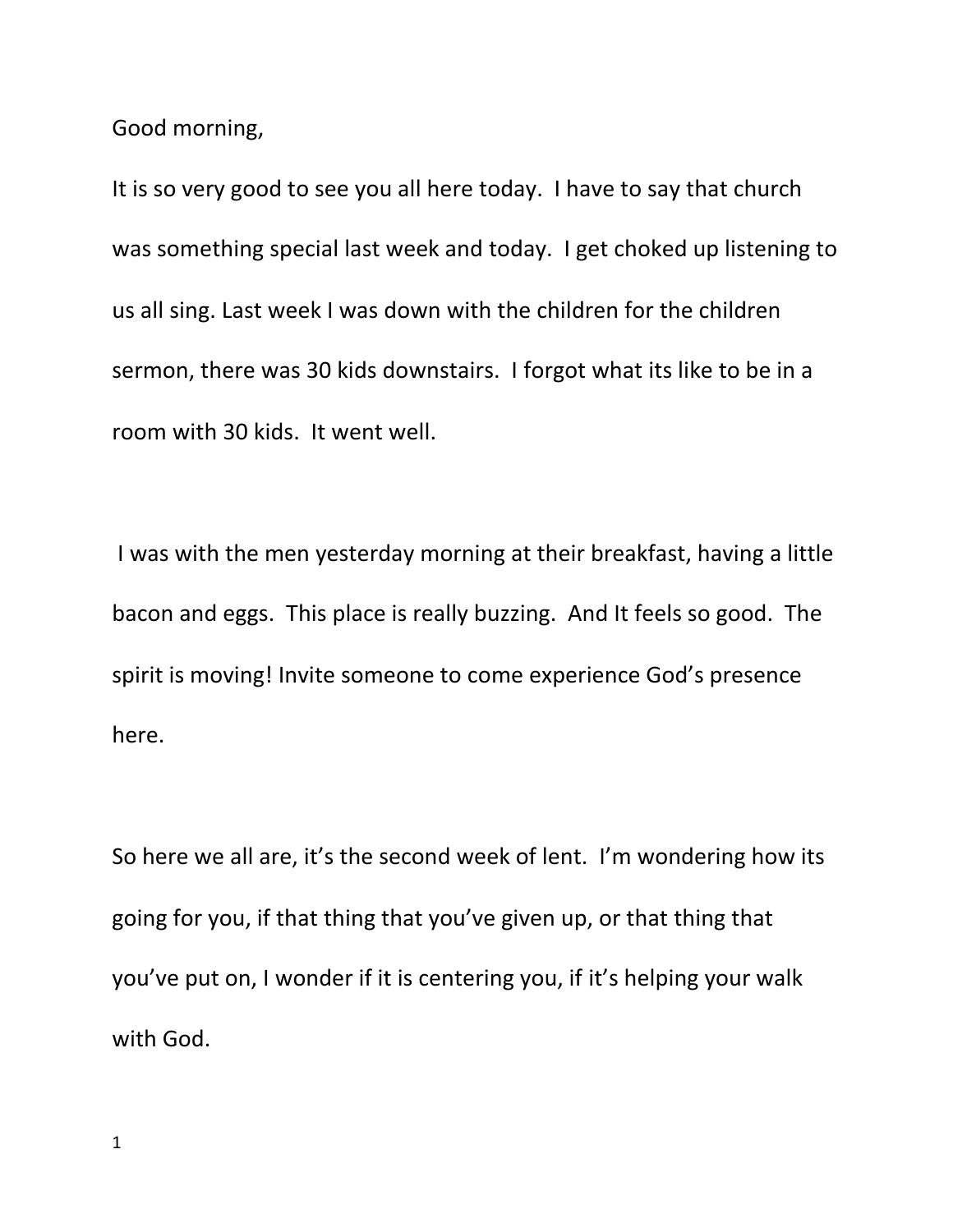Lent can be such a powerful time in our lives if we really lean into it. It is that time of the year that we are intentional about bringing our whole lives to God. Those piece of our lives that are polished and shiny, and those broken pieces. We offer them all up to God. For God to bless them, for God to transform them. For God to just dwell in the midst of our lives.

This morning I want to title my sermon, pick your head up. Last Sunday frank had some really important things to say about temptation. Because temptation is such an important place to begin during lent.

Temptations, much like our fears, our anxieties, have a way of narrowing our field of view. Each of these things has a way of changing us, because they become all that we focus on. Last week in our reading the devil was trying to tempt Jesus, he offered him really important things, food, power, security.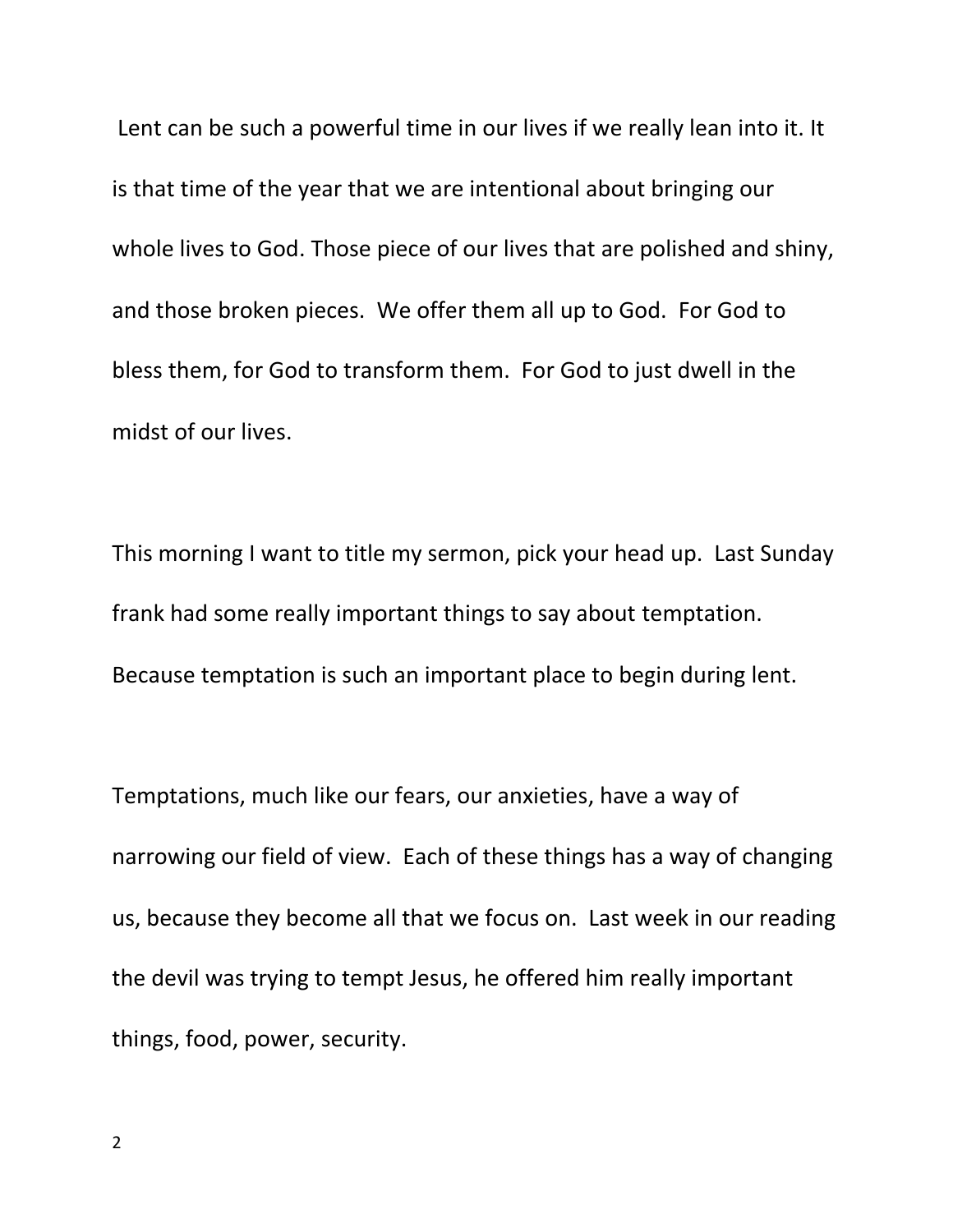But these things the devil offered were just a small fraction of what God had to offer. Jesus' lesson to us was to pick our heads up. See the bigger picture. Gods bigger picture.

I wonder where in your life have you put your head down and zeroed in on the wrong thing. When God is over here telling you to pick your head up so that you can see the whole thing, bigger picture, Gods plan for your life.

Ive got a couple of things to say today about how we pick our heads up, but it all begins with being in communication with God… This time during Lent is a time of pause of just listening to where God is at work in your life. God is trying to tell you, I promise you God is trying to speak to you. Pick your head up and listen.

There is much around us that can cause us to put our heads down. The struggles Everyday life, There is a war going on..

3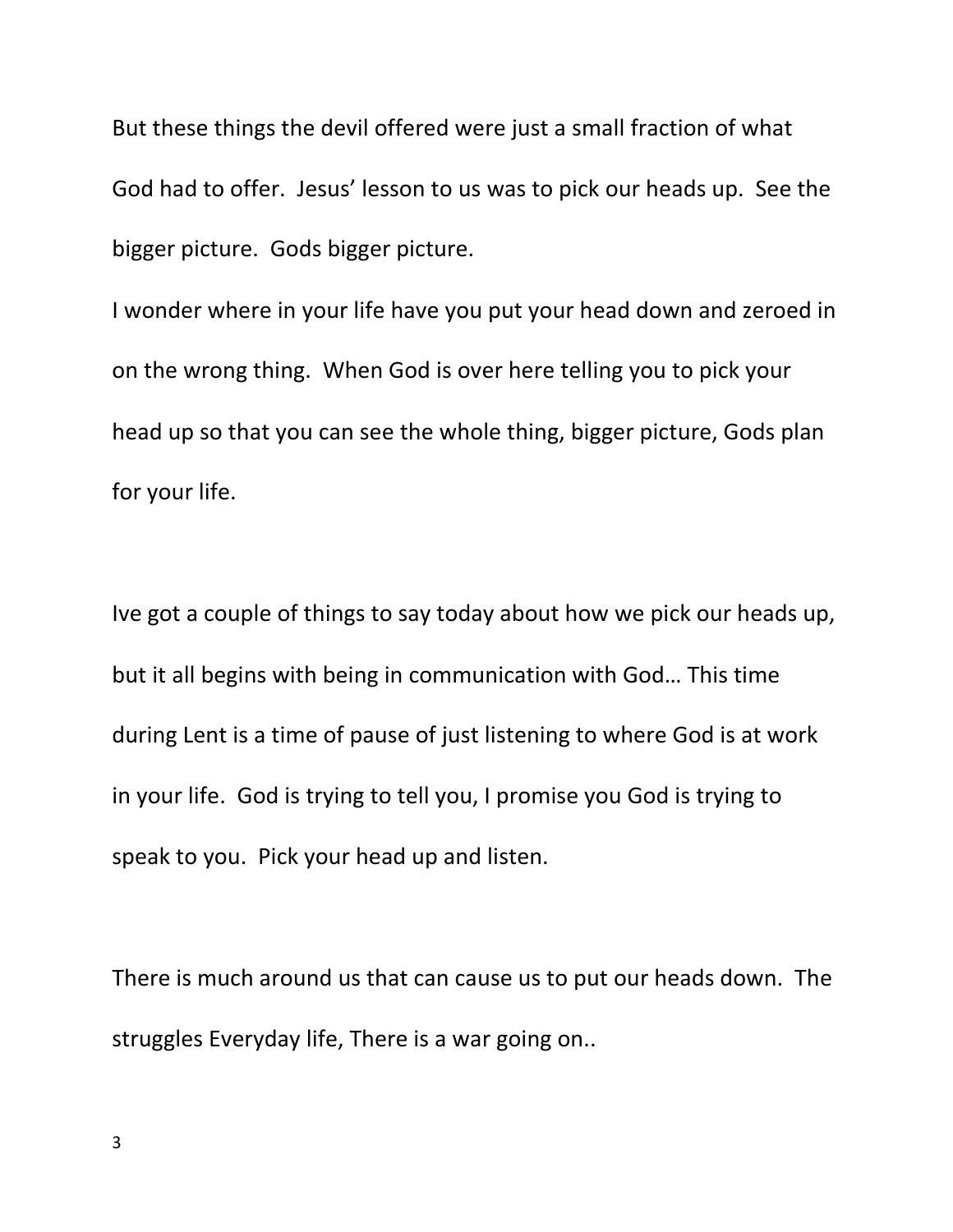But if you can find every day time to pause and listen, pick your head up, God will have something for you. There is a group here at church that has taken some things out to the Ukrainian church out in Jenkinstown.

There's another group that has given some monies to the Ukrainian church in the city. If this is where you're at, and this is what's pulling your head down, and narrowing your field of vision theres something you can do.

Don't misunderstand, it makes sense, there is a war about us. But pick your head up, God is speaking to you. God has something special for each of us in this moment. Just pause, listen and pick your head up.

Lent is a time for perspective… just Pick your head up.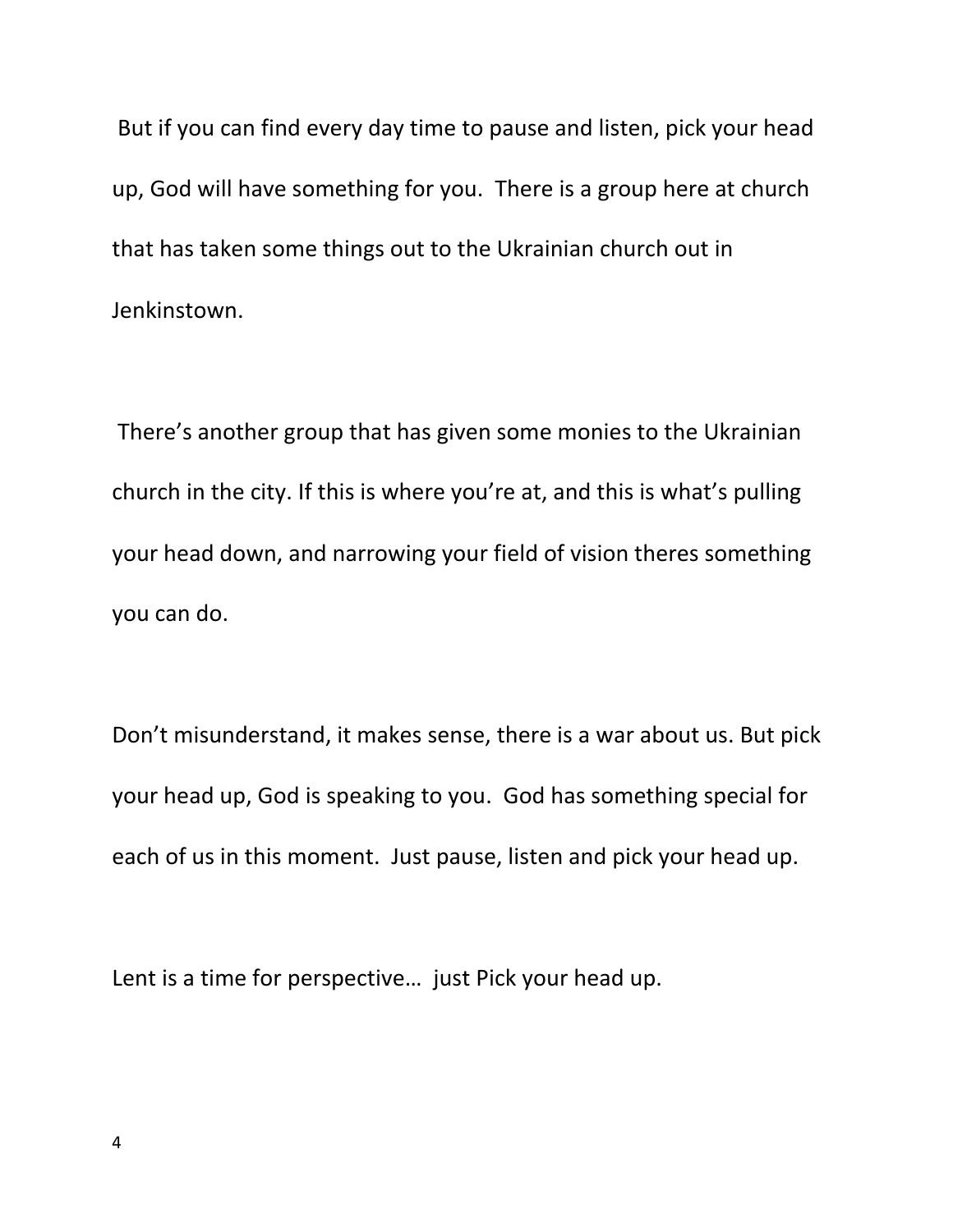Early this week I had to do a couple of funerals, on Wednesday and Thursday. And walking with these families I started to think about the uncertainty and brevity of life. It is fleeting. Death is a constant reality. Death is something that we will all experience. Not me because im 32 and invincible. Im kidding.

But this is the point of lent. To draw to mind our mortality. From dust we come and to dust we shall return. All of us.

But its in this acknowledgement that we are able to put our trust and our faith into Gods promises for our lives. Its this faith that helps us to pick our heads up. Its this reality of death that **is** the invitation into this perspective that comes from God. It is…

What our fears and anxieties and temptations as it narrows our vision they will have us to think that we can make it longer, we can live for ever. We can make our lives fuller, we can make them more secure.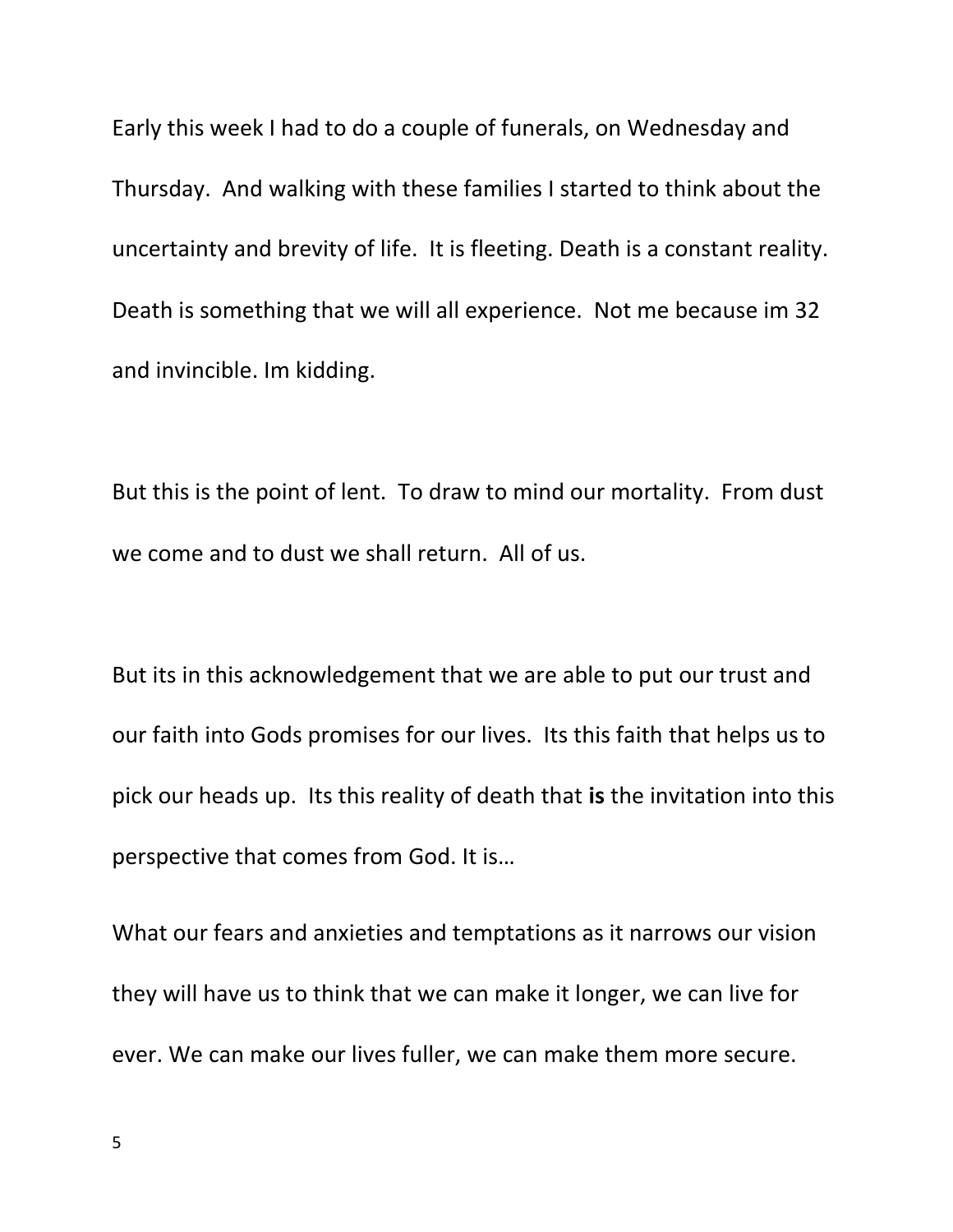But this life will end. And we know that, and we know that, and we know that!

So the question is what do we do with the time that we have here and now.

Well ladies and gentlemen, that's lent. That is the singular question of lent. What do I do here and what do I do now. Pick your head and look to God… Paul in our reading from Philippians is encouraging a church, a people, whose head are down and looking at the wrong things, he says their minds are set on earthly things. But our citizenship is in heaven.

Your citizenship is in heaven. Pick your head up…

Lent is a gift, pause don't miss it. Listen, God is speaking. Pick your head up and look to God…